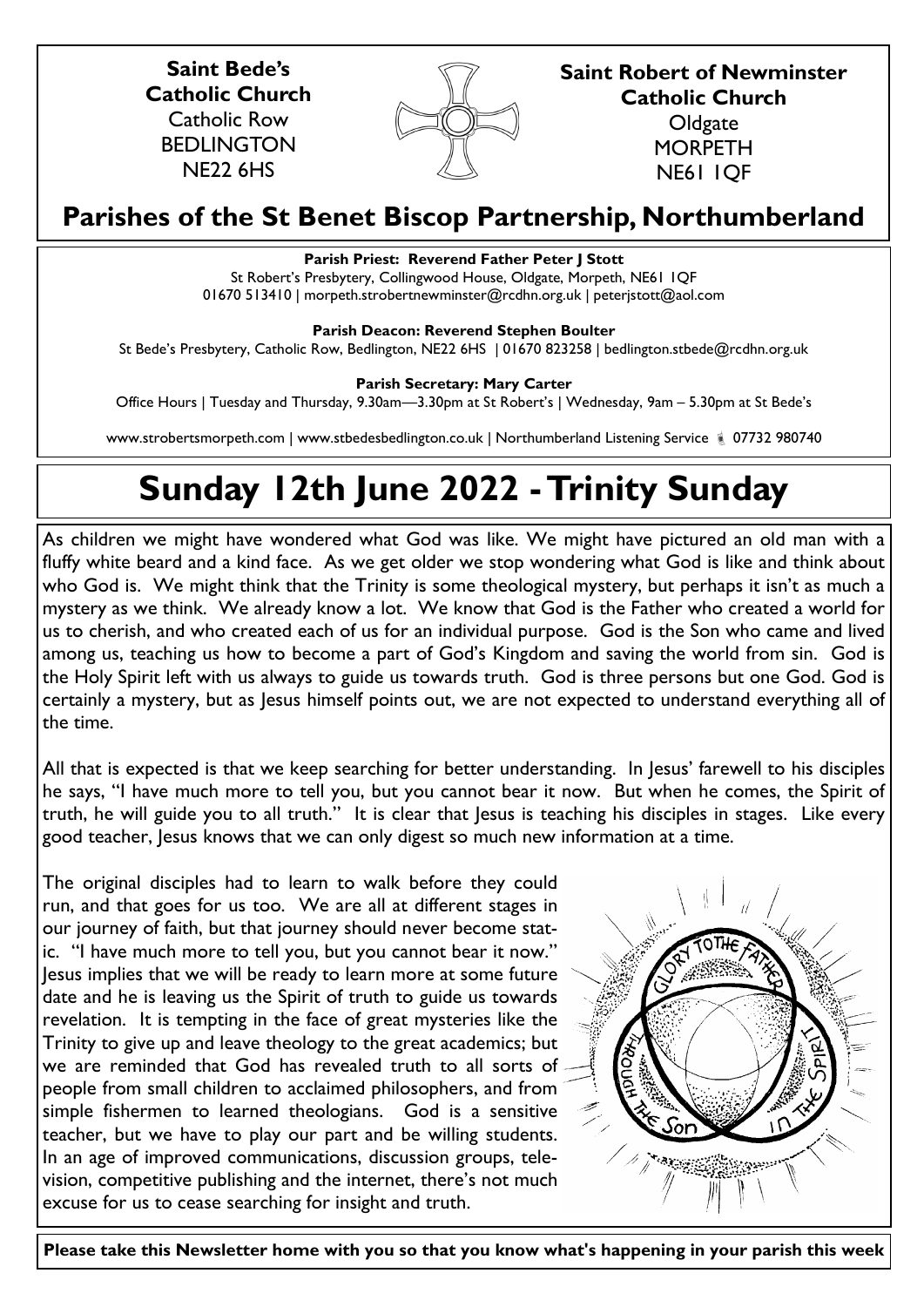At this time of the Church's year, we are asked to pray for A Deeper Understanding between Christians and Jews; Those who suffer Persecution, Oppression and Denial of Human Rights, Europe; Human Life; and Seafarers: Please pray for those we know who are unwell, as well as the many who have no one to pray for them; for those in hospital; for those still struggling

with the COVID-19 pandemic; for all who have died recently, including Father Michael Keoghn, retired: and for all whose anniversaries occur at this time.

# **Offertory Collection 5th / 6th June**

St Bede's Church - **£223.70** / St Robert's Church - **£550.83** The Standing Orders / BACS during May at St Bede's Church was **£1,171.00** and **£3,647.92** at St Robert's Church

#### **Parish Standing Order Mandates**

If you wish to donate via a monthly Standing Order directly from your bank account to our bank account, rather than putting into the collection each week at church, copies of the Parish Standing Order Mandate are available at the back of Church.

#### **Lay Training Fund**

We were supposed to take the Lay Training Fund last weekend. Apologies, but it was overlooked. As this Fund remains open until  $3<sup>rd</sup>$  July if you have a collection envelope in your box and you wish to make a donation, please bring it any time over the next three weeks.

#### **Day For Life Collection**

Sunday 19<sup>th</sup> June is the Day for Life and a collection will be taken. The focus of the Day for Life this year is older persons. The COVID pandemic highlighted the desperate plight of many older people, especially those in care homes and those struggling with long-term chronic conditions such as dementia. They carried the highest burden which included prolonged isolation, the distress for families being unable to visit, delayed medical interventions and tragic, isolated, deaths followed by shortened, minimal, funeral rites. Many family members and friends continue to bear the wound of deep grief which hurts and is still in need of healing. "We invite people to think again about the value and worth of older persons in families, in society, and to make practical choices to build bridges between the generations." [*Rt Revd John Sherrington, Bishop for Life Issues]* The proceeds of the *Day for Life* collection to be held in parishes in England and Wales assists the work of the **[Anscombe Bioethics Centre](http://www.dayforlife.org/anscombe-bioethics-centre/)** and other life-related activities supported by the Church.

#### **Wedding Congratulations**

We offer our prayers and best wishes to Matthew Bliss and Natasha Junker who were married at St Robert of Newminster Church on Friday afternoon, 10<sup>th</sup> June. We offer them all our prayers in their married life together.



#### **Bonus Ball**

Many thanks to everyone playing in the Bonus Ball. Week 2 winner was Annie Marshall with number **BALL** 24, winning £25.00, congratulations.

# **Teas and Coffees**

Teas and Coffees are now available after the Vigil Mass at St Bede's Church and also after the 9am Mass at St Robert's. All Welcome. We have a rota of volunteers but if anyone else would like to sign up to take a turn in future they would be most welcome. If anyone would be willing to begin making / serving tea and coffee after the 11am Mass please contact Fr Peter.

### **First Holy Communion Masses**

First Holy Communion Masses will be held on Saturday 18<sup>th</sup> June



at St Robert's Church at 10am and Saturday  $25<sup>th</sup>$  lune at 10am at St Bede's Church. Please pray for all the families involved. Please note that if there are any queries about these celebrations, please speak to Fr Peter

#### **Corpus Christi Procession**

There will be a Diocesan Eucharistic Adoration and Procession on the Feast of Corpus Christi, Sunday 19<sup>th</sup> June at 3pm at Ushaw College. Woodland Rd, Durham DH7 9RH. (For Sat Nav, please use DH7 7DW), from 3pm – 4.30 pm. Free entry into Ushaw from 2.30pm. There is no charge for this event. Donations to the Diocese of Hexham and Newcastle are welcome. Booking is required via this link: https://bit.ly/3FCZ6TF.

#### **No Confessions at St Robert's Church**

Please note that there are No Confessions at St Robert's for the next three Saturdays, due to the celebrations of First Holy Communions on 18<sup>th</sup> and 25<sup>th</sup> June and an Ordination to the Diaconate at Hartlepool on 2<sup>nd</sup> July. Confessions on a Saturday evening at St Bede's Church remain unchanged.

#### **Three Cs**

The next meeting of the three Cs will be held on Monday  $13<sup>th</sup>$ June from 2pm—4pm in the Parish Hall at St Robert's. All welcome for a **Cup of Tea** (or Coffee), a **chat** with others and a little **conversation with God**.

#### **Do you play the Organ or any other Instrument**

If you play the organ or any other instrument and would be willing to help out voluntarily at St Bede's to support our Vigil Mass, your help would be greatly appreciated. Likewise at St Robert's,

we're are always on the lookout for more people to be involved, but no one ever comes forward. If interested and willing to play, let us know.



**Have you seen …….. ? No, I haven't seen them for ages!** Is there someone who was regularly at Church, but who no longer seems to be around? Is there someone you sat next to who isn't here at Church any longer? Or someone you were friendly with who is no longer at Mass? Have you tried to find out where they are? Sometimes people just stop coming and we do not seem to know why. Is it possible you have neglected to keep in touch with that person or family? At one time, the priest was always told if someone wasn't able to come to church, but this happens very rarely these days. Sometimes family also forget to let Fr Peter know why their relative or friend is missing from Church. Perhaps that extended family have no connection any longer with church and don't know who to speak to? Let us try and find out who is missing and why, and if possible let us try to keep in touch with them. Let us try to work together and show the good side of our parish community.

#### **Do you know who you are sitting next to?**

When you come to Mass do you acknowledge the person close to you, the person infront, beside or behind you? Do you say "Hello" when you get to your seat? Do you know who they are? We have some new people attending Mass now we are fully reopen who have moved here from other parts of the country. Have you had the opportunity to welcome them? We have people coming back to Mass who have been missing because of covid. Have you spoken to them? Please try to acknowledge each other at Mass… No one should be a stranger here ….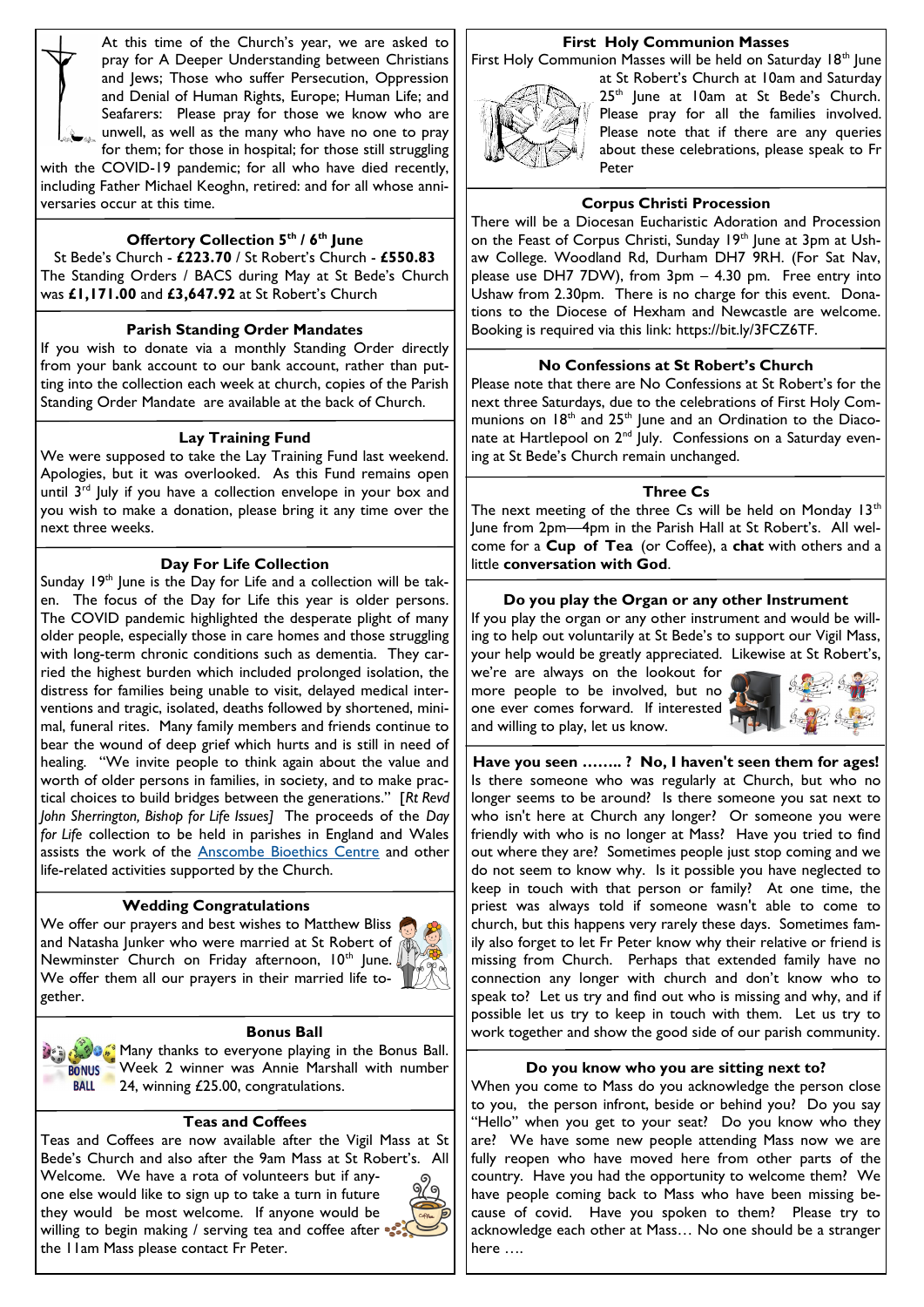# **Could you be an Altar Server?**

If any young people are willing to become Altar Servers at either St Bede's or St Robert's Churches, please contact Fr Peter. Many Thanks to those who have already responded





# **Bishop Seamus Cunningham**

Bishop Robert Byrne would like to invite you to a Mass to mark the 80th birthday of Bishop Seamus Cunningham. This will be celebrated on Thursday 30th June 2022 at 12.05pm at St Mary's Cathedral. All are most welcome to attend.

### **Parish Catechists for First Holy Communion**

If there are any parishioners willing to prepare chil- $\Box$ T $\Box$ Faith... dren for the Sacraments who are not at our catholic schools, or who perhaps are a little older than normal, please contact Fr Peter as soon as possible.

Pass it on! ititi

# **Parish Finance Committees**

Do you have any background in finance or accounting that would be a great asset to our Finance Committee at St Bede's Church ? Please speak to Fr Peter if you feel you could offer your help.

#### **Preparing for Baptism**

The next Baptism Preparation Meeting will not be held until July. Parents requesting Baptism for a child are asked to contact us to make arrangements to attend this Meeting. Please telephone the Presbytery to speak about Baptisms, it is so more personal than an email. **Better still, speak to Fr Peter or Deacon Stephen after Sunday Mass.**

#### **Rainbows Bereavement Support**

Do you work in a school? This may be of interest to you! The last two years have been difficult and some children will have lost close family and friends. Some teachers and schools might be wondering what to do to help children in these situations. Could Rainbows Bereavement Support help your school? Rainbows offers training in bereavement and loss, guidance to ensure appropriate bereavement policies and procedures are in place, aimed to help grieving children and young people from 4 19years of age. Email rainbows.northeast@btconnect.com for more information or check out rainbowsgb.org

# **New Parishioner and Updated Information**

Are you new to the Parish? Have you completed the "Keeping in Touch" form with your details? Are you a regular parishioner who has moved house and need to update your details? Please complete one of the forms available at Church and send back to us. If you want this form emailed to you, please let us know and then you can complete it on your own computer and email it back to us.

#### **Can you Help?**

Help is needed to restore the beautiful St Mary's Church garden and Grotto at St Mary's at Whittingham. If you would like to help, please meet at 1pm every Sunday. Please bring gardening tools, wellies (stream), shovels, hand saws and chainsaws etc. Scones and moral support also welcome. Please contact Dan before coming d.jashton@yahoo.com 07855 826 228

#### **Diocesan Synod Submission**

Bishop Robert has written to inform us that the Diocesan Sub-

mission for the Synod 2021-2023 is now available and we have a link on the front page of St Robert's Parish Website. [*Unfortunately, St Bede's website is not working and we are waiting for it to be repaired}.* 



#### **Extraordinary Ministers of Holy Communion**

It is more than five years since our Ministers of Holy Communion were originally commissioned or re-commissioned. In previous years we have only ever renewed their Commitment. So next weekend, 18<sup>th</sup>/19<sup>th</sup> June, on the Feast of Corpus Christi, we will celebrate the Rite of Recommissioning of all our Extraordinary Ministers of Holy Communion at all Masses.

#### **Head of Safeguarding**

Meriel Anderson has been appointed to the role of Diocesan Safeguarding Co-ordinator/Head of Safeguarding. Meriel will start in post immediately. The Diocese is now advertising for a new Diocesan Safeguarding Advisor to replace Meriel. See the www.rcdhn.org.uk for full details of the advert.

#### **New Volunteer at St Robert's Church**

Grateful thanks are extended to Raymond Simpson who has offered to be a keyholder for St Robert's Church. This means that we can now keep our church open throughout the day and that Raymond will close Church between 4.30pm and 5pm each day. We began this week, so St Robert's Church is now open from Adoration until closing. It is only because of Raymond's volunteering that we are able to do this. Many thanks.

#### **Donations for Food Banks and Refugees**

The Diocesan Justice and Peace Group need donations to support refugees and asylum seekers. If you can help with any of the following items, please leave in the box in the Church porch. Tinned Tomatoes; Chickpeas; Tinned Fish (e.g. tuna); Biscuits, Rice, Sugar, Toilet Roll, Shampoo, Shower Gel, Soap, Deodorant, Toothpaste, and Toothbrushes. Local Foodbanks also need some support. We now have an extra box *[with a red lid]* at the entrance of St Robert's Church for the Wansbeck Valley Foodbank and the food bin for the Matthew Project is at the entrance of St Bede's Church. Donations of all non-perishable food items are welcome to be placed into the bins for those less fortunate than ourselves.

# **Thanksgiving Mass for NHS**

Bishop Robert Byrne invites you to attend a Mass of Thanksgiving for NHS Staff, Chaplains and Care Workers at 7.00pm on 14th July, the Feast of St Camillus, at St Mary's Roman Catholic Cathedral, Clayton Street West, Newcastle. This Mass will be the opportunity to express the gratitude of the Diocese to medical, nursing and healthcare staff and chaplains as we continue to emerge from the COVID Pandemic. All welcome.

# **Adoration of the Blessed Sacrament**

In this Year of the Eucharist it is very good that we have the opportunity for Adoration of the Blessed Sacrament. At the moment Adoration is held Monday - Friday 9.25am - 9.55am between our two churches. A wonderful time of SILENCE in church for quiet prayer



# **Certificate in Pastoral Ministry**

Are you currently involved in Church ministry but wish you knew more about your faith? Do you sometimes lack confidence and feel you could benefit from further training and formation? Do you want to grow in your faith and ministry and perhaps find new ways to share your gifts with others? The Certificate in Pastoral Ministry is an online, two-year learning experience created with the busy person in mind. It will take you on a journey of discovery about key aspects of the Catholic faith while helping you to reflect upon your own ministry and the ministry of others. To find out more join online for one of the information evenings: Tuesday 14th June 2022 or Wednesday 22nd June 2022 from 7:30pm - 9:00pm. To register your interest for one of the information evenings, or for further information please email adminfaith.mission@diocesehn.org.uk.